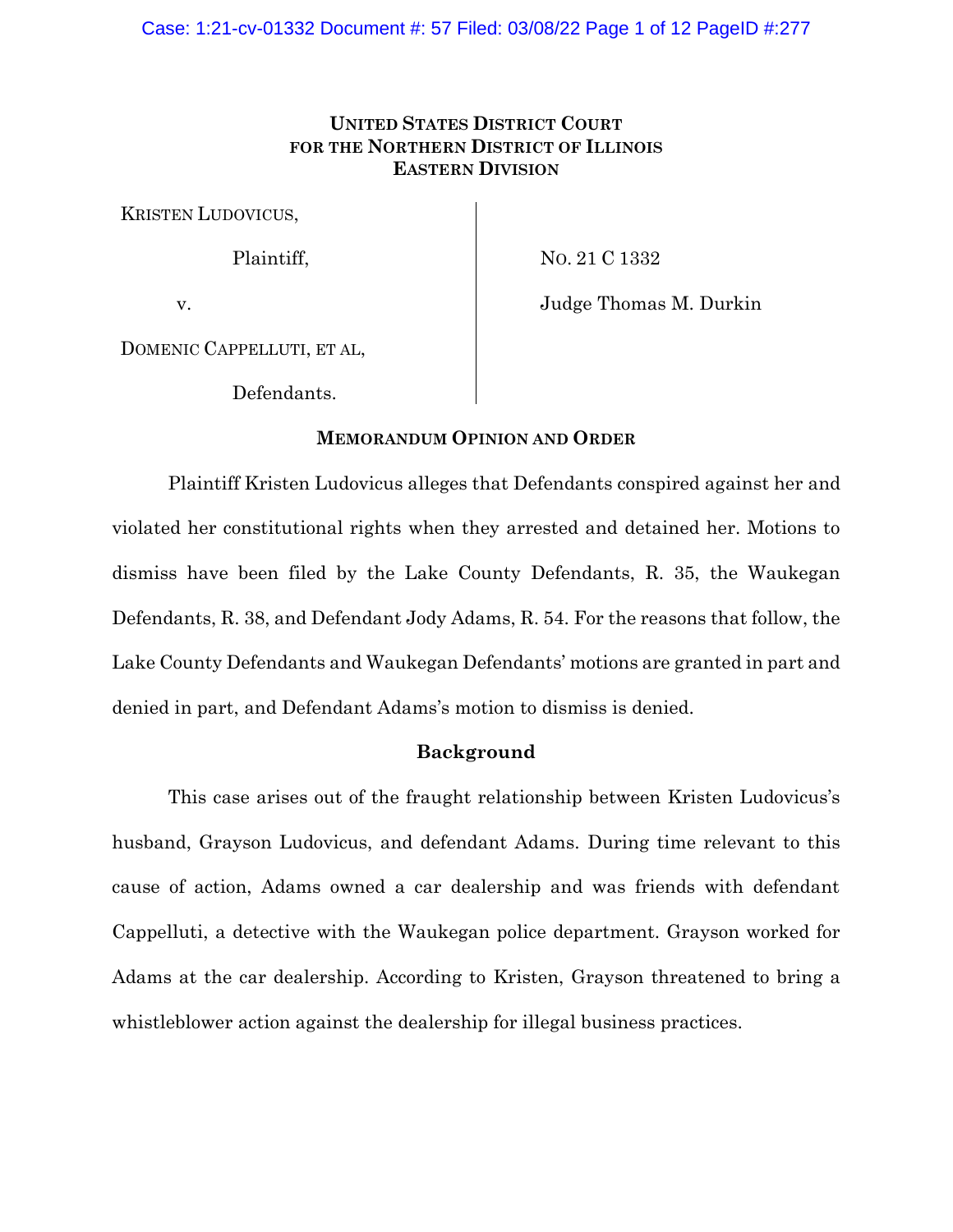## Case: 1:21-cv-01332 Document #: 57 Filed: 03/08/22 Page 2 of 12 PageID #:278

Kristen alleges that, in retaliation, Cappelluti and Adams conspired to have Grayson arrested for applying for a FOID card. Grayson had a prior criminal conviction, so his application for an FOID card constituted a crime. Kristen alleges Adams and Cappelluti contacted either the Lake County Sheriff's Office ("LCSO") or defendant Giamberduca, a sergeant with the LCSO, and informed them of the FOID application.

On March 12, 2019, police arrived at the Ludovicus's home with an arrest warrant for Grayson, but no search warrant, and no arrest warrant for Kristen. Nevertheless, police searched the home and arrested both Kristen and Grayson. The complaint alleges the search occurred after certain defendants handcuffed Kristen and Grayson and told them they would "never see [their] kids again" if they did not permit a search of the residence. R. 1 at 9.

Kristen was arrested, taken into custody for questioning, and charged with obstruction of justice. She alleges the defendants continued to threaten her with prison time. At the time, Kristen had a young child who was breastfeeding. She informed the officers she was in pain during the questioning because she needed to alleviate herself of her breast milk. She alleges she repeatedly requested to contact a relative to bring her breast pump but was ignored. Kristen remained in "considerable pain and discomfort" while she was in custody because of this, eventually losing her supply of breast milk and forcing her to stop nursing altogether. She also alleges she informed the defendants she had Lyme Disease but they did not provide her with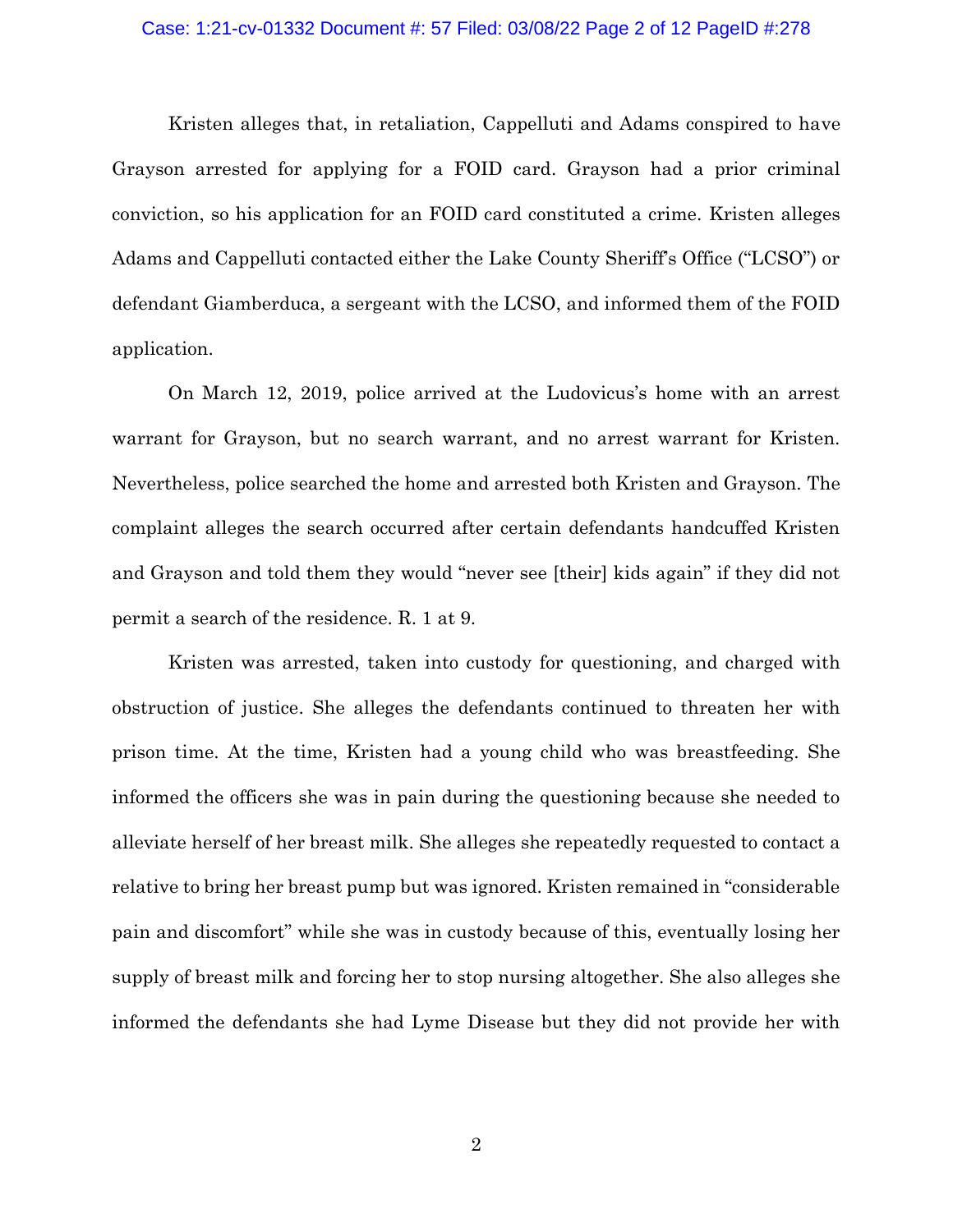#### Case: 1:21-cv-01332 Document #: 57 Filed: 03/08/22 Page 3 of 12 PageID #:279

medical accommodations she requested. The charges against Kristen were eventually dropped.

At various subsequent court appearances for either Kristen or Grayson, defendant Cappelluti was present without explanation. Kristen argues this was to intimidate her. Finally, she alleges the defendants contacted her employer and informed them she was arrested, and she lost her job as a result.

Kristen brought claims for civil conspiracy against defendants Cappelluti and Adams (Counts I and II); illegal search, seizure, arrest, and detention against the State defendants (Count III)<sup>1</sup>; denial of healthcare against the State defendants (Count IV); failure to intervene against the State defendants (Count V); a *Monell*  claim for denial of adequate medical care against defendants Idleburg and LCSO (Count VI); an indemnification claim against the city of Waukegan (Count X); and an indemnification claim against LCSO (Count XI). R. 1. Three previously alleged state law counts (Counts VII, VIII, and IX) were voluntarily dismissed. R. 51.

Defendants Idleburg, Giamberduca, and the LCSO ("Lake County defendants") moved to dismiss under Federal Rule of Civil Procedure 12(b)(6). Defendants Cappelluti, Walles, and the City of Waukegan ("Waukegan defendants") also moved to dismiss under the same rule, as did defendant Adams.

<sup>&</sup>lt;sup>1</sup> The complaint defined the "State defendants" as including Det. Cappelluti, Wayne Walles, City of Waukegan, Lake County, Lake County Sheriff's Office, John Idleburg, Gianni Giamberduca, Javier Perez, Eric Kaechele, Tom Roberton, P. Register, and E. Gomez. R. 1 at 3. Ludovicus then voluntarily dismissed Defendants Lake County, Tom Robertson, S. Stassi, P. Register, and E. Gomez. R. 52.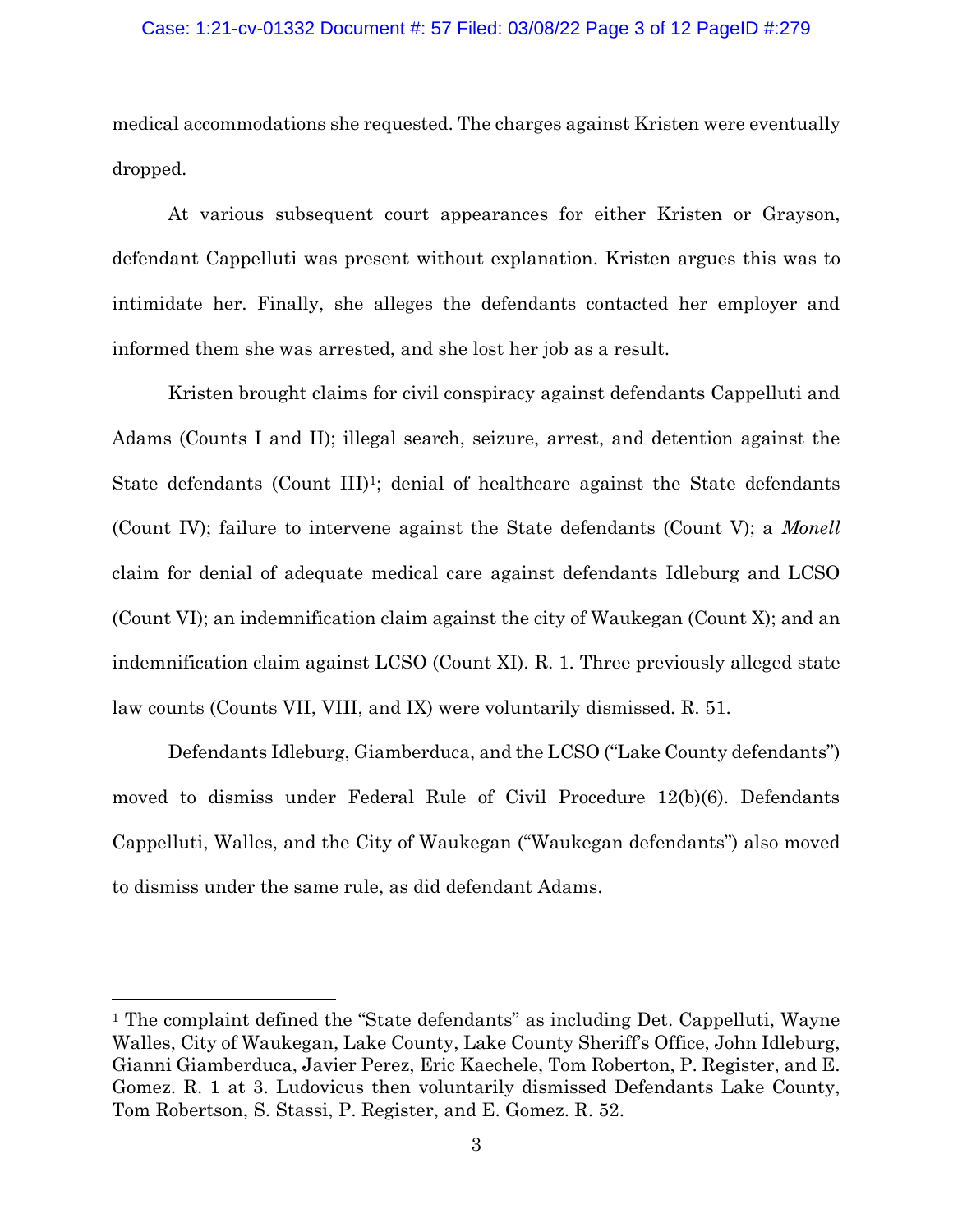## **Legal Standard**

A Rule 12(b)(6) motion challenges "the sufficiency of the complaint." *Berger v. Nat. Collegiate Athletic Assoc.*, 843 F.3d 285, 289 (7th Cir. 2016). A complaint must provide "a short and plain statement of the claim showing that the pleader is entitled to relief," Fed. R. Civ. P.  $8(a)(2)$ , sufficient to provide defendant with "fair notice" of the claim and the basis for it. *Bell Atl. Corp. v. Twombly*, 550 U.S. 544, 555 (2007). This standard "demands more than an unadorned, the-defendant-unlawfullyharmed-me accusation." *Ashcroft v. Iqbal*, 556 U.S. 662, 678 (2009). While "detailed factual allegations" are not required, "labels and conclusions, and a formulaic recitation of the elements of a cause of action will not do." *Twombly*, 550 U.S. at 555. The complaint must "contain sufficient factual matter, accepted as true, to 'state a claim to relief that is plausible on its face.'" *Iqbal*, 556 U.S. at 678 (quoting *Twombly*, 550 U.S. at 570). "A claim has facial plausibility when the plaintiff pleads factual content that allows the court to draw the reasonable inference that the defendant is liable for the misconduct alleged." *Boucher v. Fin. Sys. of Green Bay, Inc.*, 880 F.3d 362, 366 (7th Cir. 2018) (quoting *Iqbal*, 556 U.S. at 678). In applying this standard, the Court accepts all well-pleaded facts as true and draws all reasonable inferences in favor of the non-moving party. *Tobey v. Chibucos*, 890 F.3d 634, 646 (7th Cir. 2018).

### **Analysis**

# **I. Lake County Defendants' Motion to Dismiss**

The Lake County defendants—Sheriff Idleburg, LCSO, and Sergeant Giamberduca—move to dismiss Counts III, IV, V, VI, and XI.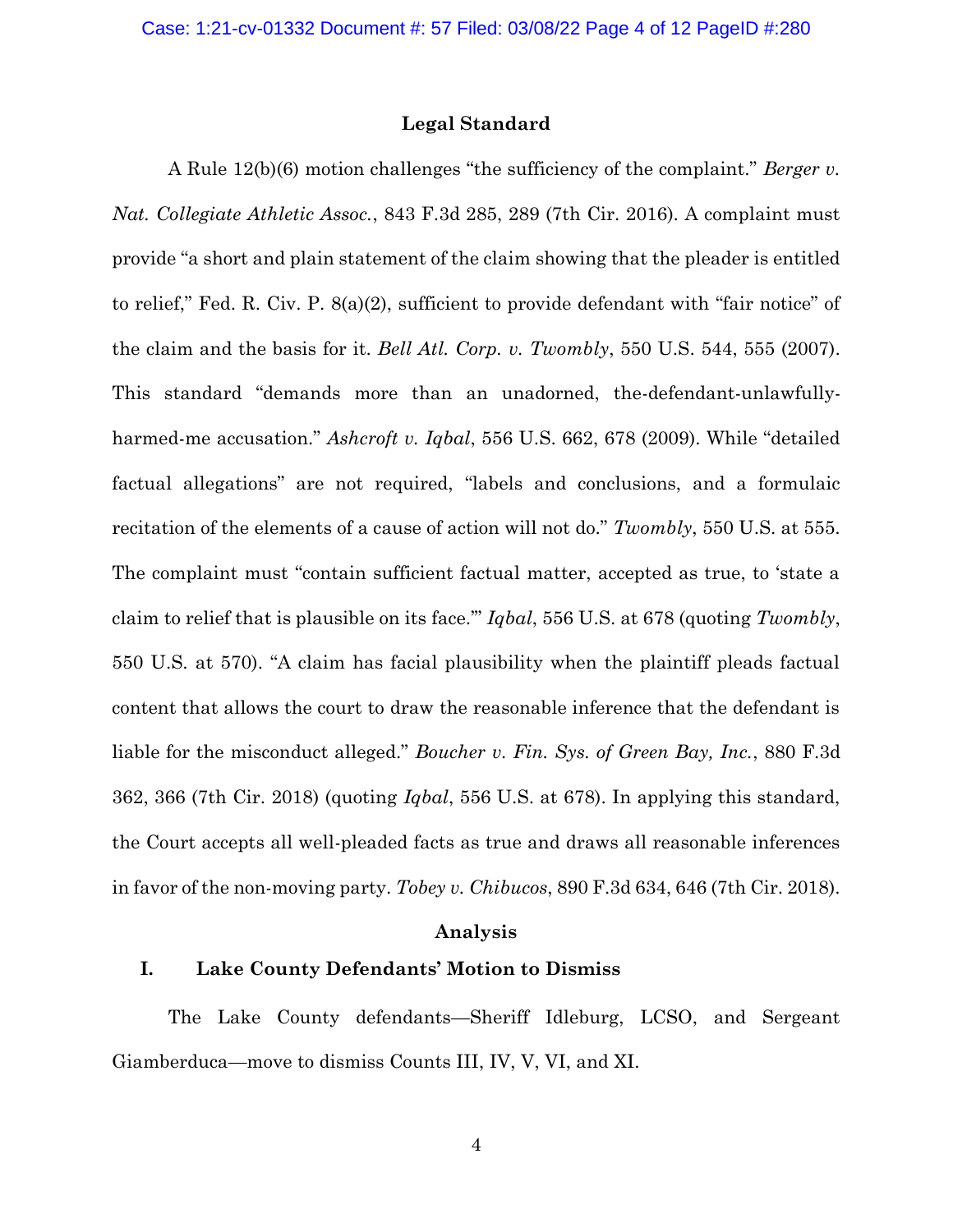# A. Count III: Illegal Search, Seizure, Arrest, and Detention under the Fourth and Fourteenth Amendments and Section 1983

A plaintiff may bring a Section 1983 claim against a government actor in the actor's official capacity or in his individual capacity. *See Hill v. Shelander*, 924 F.2d 1370, 1372 (7th Cir. 1991). A defendant cannot be personally liable for a Section 1983 claim under a theory of respondeat superior. *Gentry v. Duckworth*, 65 F.3d 555, 561 (7th Cir. 1995). To state a claim for individual liability under Section 1983, a plaintiff must allege the defendant was personally responsible for the deprivation of a constitutional right because "he directed the conduct causing the constitutional violation, or it occurred with his knowledge or consent." *Sanville v. McCaughtry*, 266 F.3d 724, 740 (7th Cir. 2001). The plaintiff need not allege the defendant's "direct participation," but a supervisor may be held liable if they "know about the unconstitutional conduct and facilitate it, approve it, condone it, or turn a blind eye." *T.E. v. Grindle*, 599 F.3d 583, 588 (7th Cir. 2010).

The Lake County defendants argue there is no allegation in the complaint as to Idleburg or LCSO's personal involvement in Count III and therefore it should be dismissed. R. 35 at 6. Kristen alleges Idleburg and LCSO were "charged with assuring that law enforcement personnel adhere to the law in the execution of their official duties." R. 1 at 15. She alleges the arrest warrant for her husband, which according to the complaint was based on a conspiracy to target him and Kristen, was executed by the officers of the LCSO. She alleges defendant Cappelluti, a detective with the Waukegan Police Department, tipped off the LCSO to arrest Grayson—again, as part of the conspiracy to target her family. A warrantless search and Kristen's arrest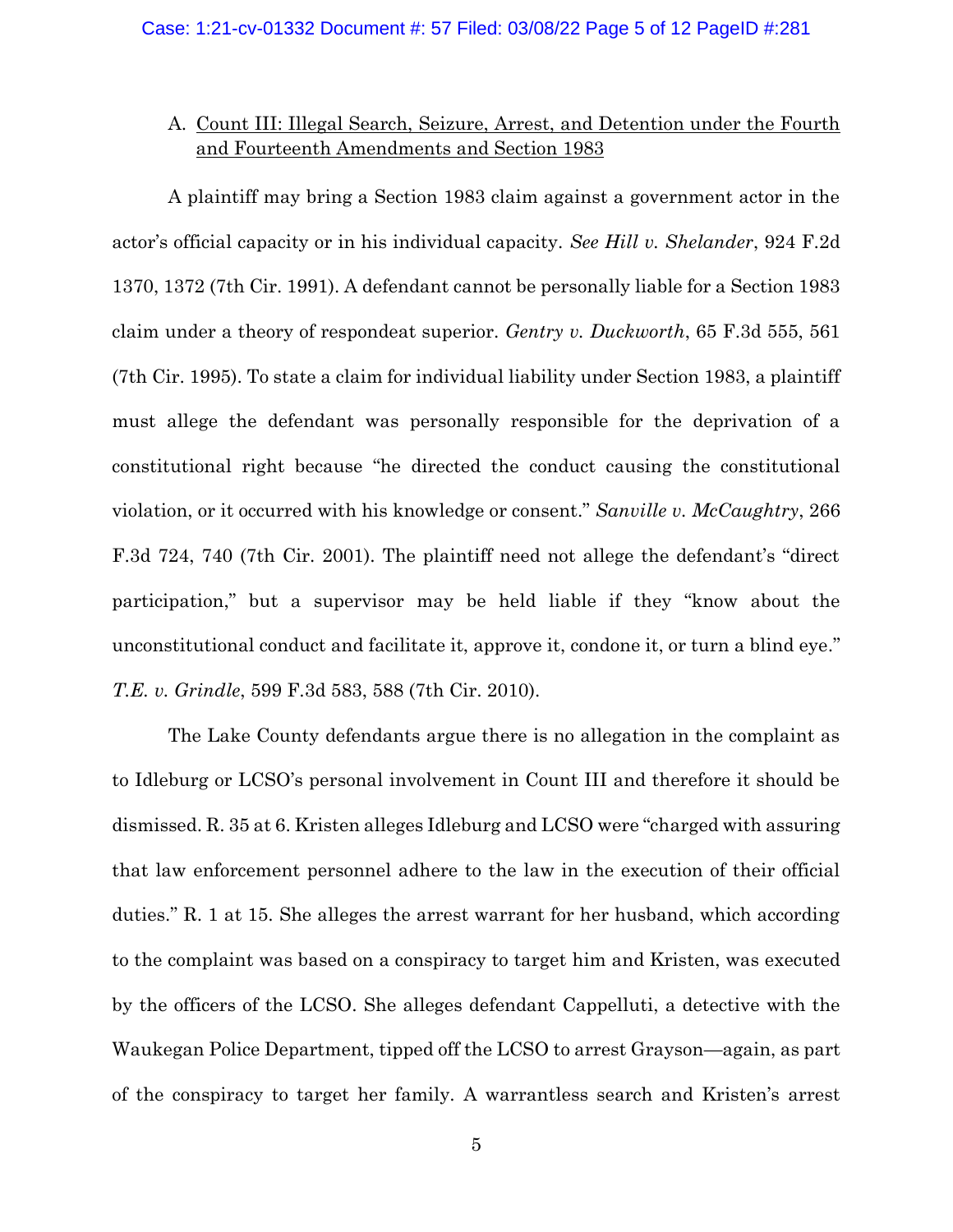#### Case: 1:21-cv-01332 Document #: 57 Filed: 03/08/22 Page 6 of 12 PageID #:282

followed, which she alleges was baseless.<sup>2</sup> She contends she repeatedly asked for an attorney and was denied one. R. 49 at 4. All of this, Kristen alleges, occurred under Idleburg's watch as the Sheriff of Lake County. Taking Kristen's complaint as true, as this Court is required to do at this stage, it is entirely plausible that the Sheriff knew about the arrest and detention of Kristen and either approved it, condoned it, or turned a blind eye to it. The motion to dismiss Count III against LCSO and Idleburg is denied.

As for defendant Giamberduca, the Lake County defendants argue there are no specific allegations of wrongdoing in the complaint. But the complaint alleges that after Cappelluti and Adams conspired to tip off LCSO, it was Giamberduca who obtained the arrest warrant, came to the house, and participated in arresting Kristen. This conduct is exactly what Kristen is challenging as unconstitutional. Taking her allegations as true, she has sufficiently alleged that Giamberduca was involved in the illegal search, seizure, and detention. Giamberduca makes no other argument as to why dismissal is appropriate. The motion to dismiss Count III against Giamberduca is denied.

<sup>2</sup> The defendants make no argument as to the constitutionality of the search of the home or arrest of Kristen. Presumably, if there was an argument that there was probable cause to arrest Kristen, the defendants would have made that argument. Their argument is only that the complaint is not specific enough as to each defendant. Of course, both arrests and searches can occur without warrants in certain circumstances, but neither side has explained their position on that issue.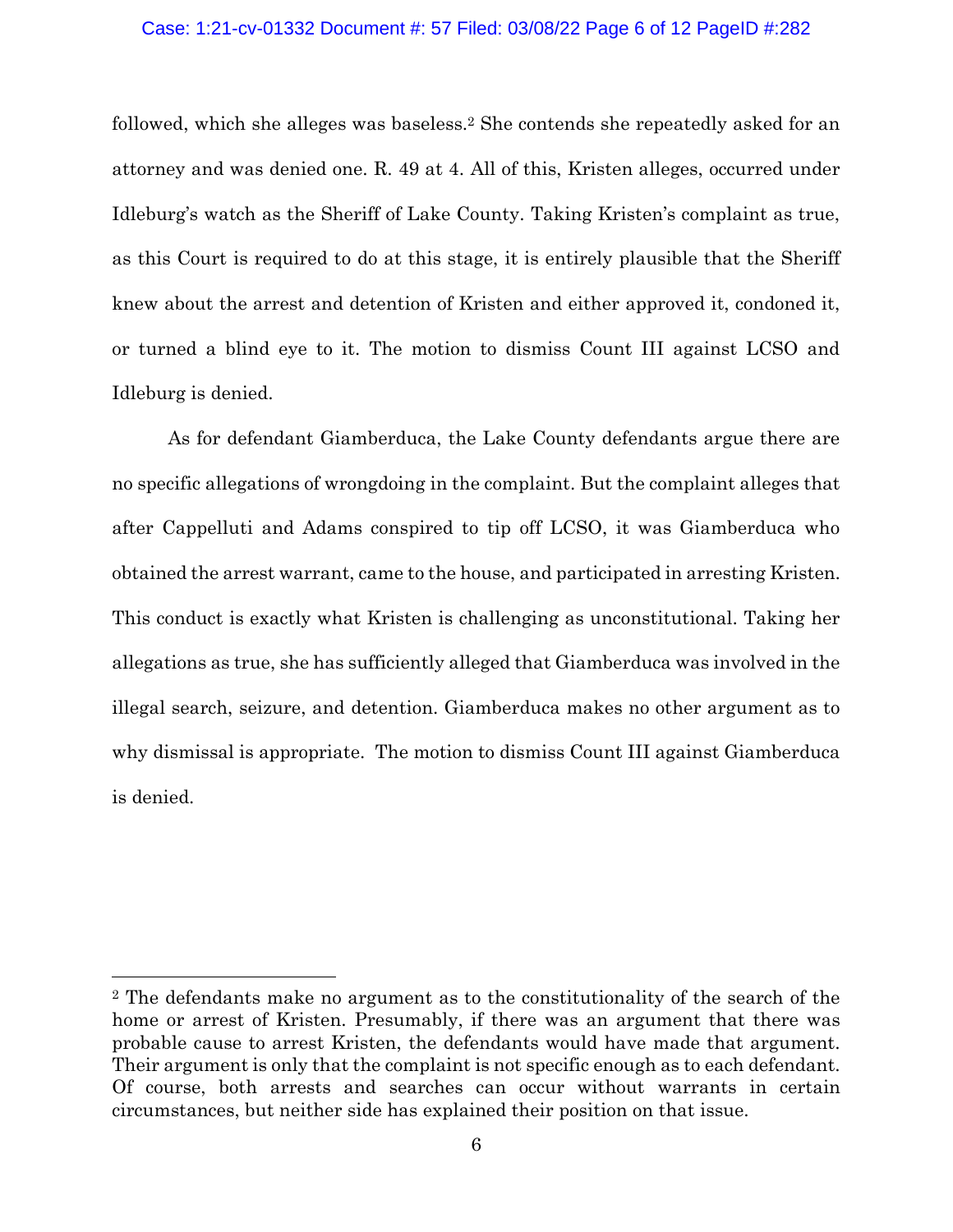# B. Counts IV and V: Denial of Healthcare and Failure to Intervene under the Fourteenth Amendment

The Lake County defendants argue Counts IV and V lack the same specificity they contend is lacking in Count III. That argument fails for the same reasons outlined above—Kristen sufficiently alleges their involvement in the arrest and subsequent detention and questioning, during which she requested medical attention and the State defendants failed to provide it. 3

Alternatively, with respect to Count IV, the Lake County defendants argue that under the standard of objective unreasonableness which applies to medical claims brought by pretrial detainees, Kristen's allegations fail. *See Miranda v. Lake Cty.*, 900 F.3d 335, 352 (7th Cir. 2018).<sup>4</sup> Kristen has alleged that she was in significant discomfort while the officers were questioning her. She alleges she told them multiple times of her discomfort and requested a way to alleviate herself of her breast milk. She also alleges she was experiencing the symptoms of her Lyme Disease and any requests she made for medical attention were ignored. This is sufficient to state a claim for inadequate medical care. A corrections officer may not ignore a detainee's requests for care. *See Miranda*, 900 F.3d at 353-54 (holding that defendants' "intentional and knowing inaction" could support liability). *See also Johnson v. Taylor*, 2020 WL 5891401, \*4 (N.D. Ill. Oct. 5, 2020) (denying a motion to

<sup>3</sup> The Lake County defendants do not provide any support for their argument that Kristen failed to include specific allegations in Counts IV and V. Instead, they refer to and incorporate their prior arguments for dismissal of Count III. R. 35 at 7. <sup>4</sup> The defendants also rely on *McCann v. Ogle Cty.*, 909 F.3d 881, 886 (7th Cir. 2018) for a two-part test to determine unreasonableness. Kristen is correct that *McCann* was decided at the summary judgment stage, and she is not held to an evidentiary standard at the pleadings stage. The defense cites no other authority.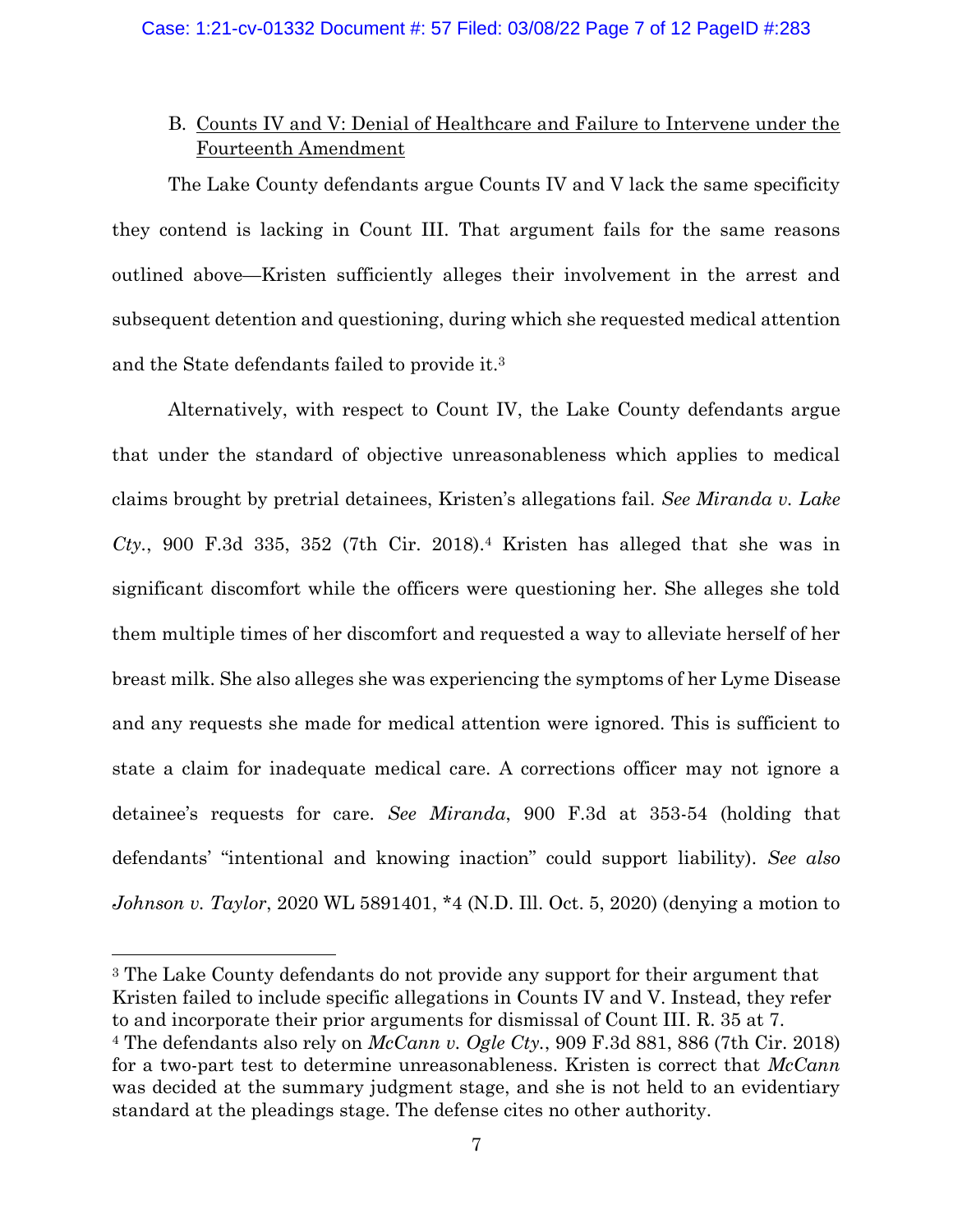#### Case: 1:21-cv-01332 Document #: 57 Filed: 03/08/22 Page 8 of 12 PageID #:284

dismiss where detainee's requests for medical care were ignored). The Lake County defendants' motion to dismiss Counts IV and V is denied.

### C. Count VI: *Monell* Claim against Defendants Idleburg and LCSO

The Lake County defendants argue Kristen has not sufficiently pled a *Monell* Claim because she has not shown a policy or custom that caused the alleged violations. *See Monell v. Dep't of Soc. Servs.*, 436 U.S. 658 (1978). In response, Kristen does not substantively address the motion to dismiss. She requests leave to file an amended pleading. The motion to dismiss the *Monell* claim against the Lake County defendants is granted without prejudice.

## D. Count XI: Indemnification claim against LCSO and Lake County

The Lake County defendants argue the indemnification claim against LCSO should be dismissed because Kristen has failed to sufficiently plead the underlying claims. The Court has denied the motion to dismiss as to various underlying claims, so the indemnification claim survives. The motion to dismiss Count XI is denied.

## **II. The Waukegan Defendants' Motion to Dismiss**

The Waukegan defendants—Detective Cappelluti, Chief of Police Walles, and the City of Waukegan—move to dismiss counts I, II, III, IV, V, and X.

#### A. Counts I and II: Civil Conspiracy Claims against Cappelluti and Adams

To bring a claim for civil conspiracy, a plaintiff must allege: (1) an agreement between two or more persons for accomplishing either an unlawful purpose or a lawful purpose by unlawful means; and (2) at least one tortious or unlawful act by one of the co-conspirators in furtherance of the conspiracy. *Borsellino v. Goldman Sachs Group, Inc.*, 477 F.3d 502, 509 (7th Cir. 2007) (collecting Illinois cases).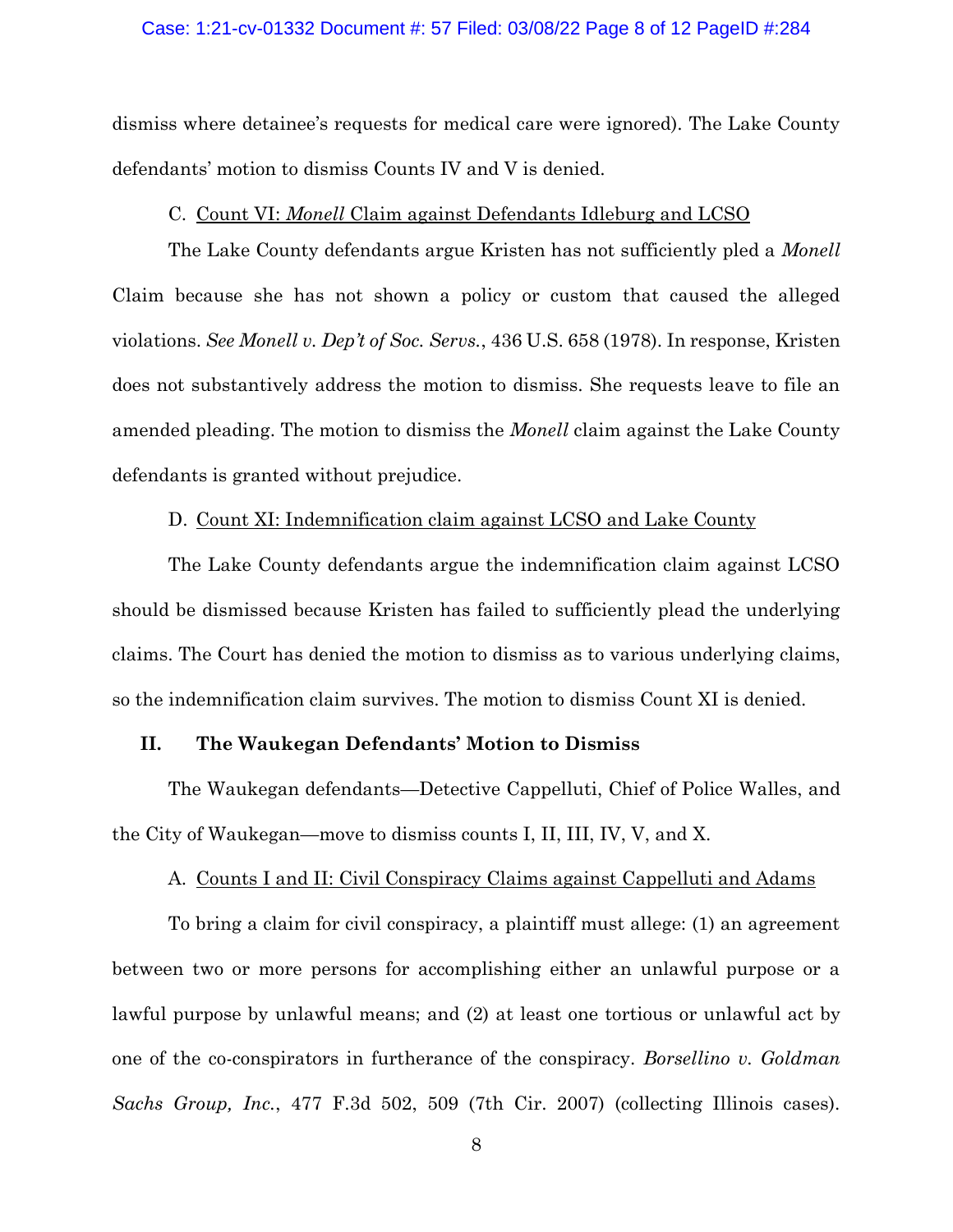## Case: 1:21-cv-01332 Document #: 57 Filed: 03/08/22 Page 9 of 12 PageID #:285

Similarly, to establish conspiracy liability in a 1983 claim (as is required for Count II), a plaintiff must allege: "(1) the individuals reached an agreement to deprive [her] of her constitutional rights, and (2) overt acts in furtherance actually deprived her of those rights." *Beaman v. Freesmeyer*, 776 F.3d 500, 510 (7th Cir. 2015). "Because conspiracies are often carried out clandestinely and direct evidence is rarely available, plaintiffs can use circumstantial evidence to establish a conspiracy." *Id*. at 511. It is enough during the pleading stage to "merely indicate the parties, general purpose, and approximate date, so that the defendant has notice of what he is charged with." *Walker v. Thompson*, 288 F.3d 1005, 1007 (7th Cir. 2002); *see also Cooney v. Rossiter*, 583 F.3d 967, 970-71 (7th Cir. 2009) (discussing *Twombly* and *Iqbal* and citing *Walker* with approval).

The defendants appear to argue that Kristen needs to show that Grayson's whistleblower action would have met the elements of a claim under the Illinois Whistleblower Act in order to show a conspiracy was waged against the Ludovicus family. R. 38 at 3-4. Before the Court is not Grayson's whistleblower claim, and the Court will not make a ruling as to whether Grayson—who is not a party here—would have successfully pled such a claim. The relevant inquiry is whether Kristen has sufficiently pled a conspiracy claim.

Kristen has stated a viable conspiracy claim on both Counts I and II. She has identified the parties and general purpose: Cappelluti and Adams allegedly conspired against her family by deciding to tip off the LCSO regarding Grayson's FOID application in retaliation for him expressing concern over illegal practices at the car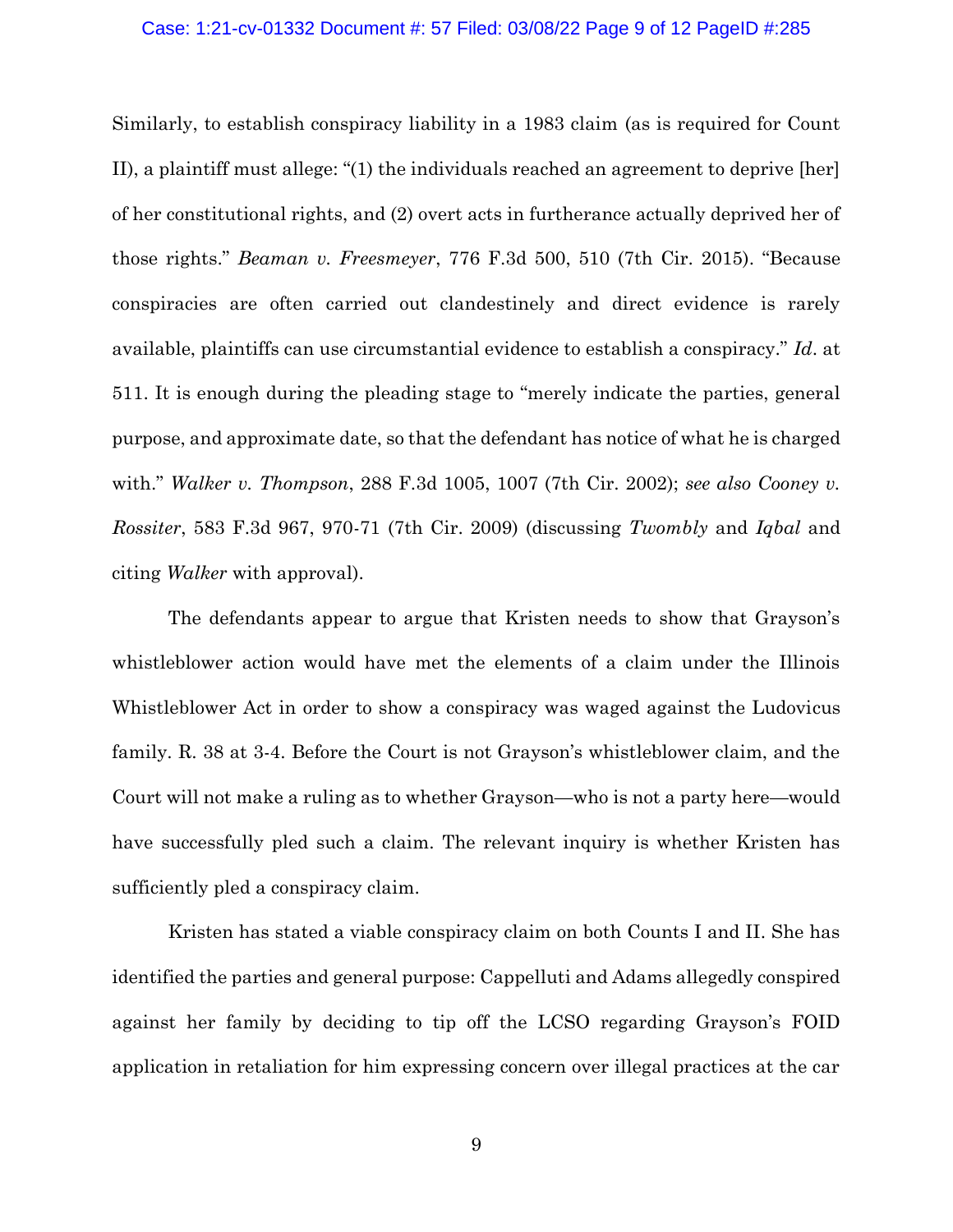#### Case: 1:21-cv-01332 Document #: 57 Filed: 03/08/22 Page 10 of 12 PageID #:286

dealership and suggesting he may pursue a whistleblower action. She alleges the conspiracy continued when the defendants contacted her place of employment informing them of her arrest, leading to the loss of her job. She alleges Cappelluti inexplicably attended court dates to intimidate her and Grayson. By itself, there is nothing wrong with Cappelluti attending a public court proceeding. But it is one of a series of actions Kristen alleges as part of a conspiracy. Kristen has indicated the exact date: March 12, 2019. Defendants Cappelluti and Adams are on notice of the claims against them and the surrounding circumstances. The motion to dismiss Counts I and II is denied.

# B. Counts III, IV, and V: Illegal Search, Seizure, Arrest, and Detention; Denial of Healthcare; and Failure to Intervene

The Waukegan defendants argue Count III should be dismissed against them because Kristen alleges it was LCSO and "other task force officers" who executed the warrant. The defendants argue she does not ever allege the Waukegan defendants were present during the improper search and seizure, or how they could have been involved in an arrest made by LCSO.

Kristen does not in any way address the arguments made by the Waukegan defendants regarding Counts III, IV, and V. She asks for leave to replead. Counts III, IV, and V against the Waukegan defendants are dismissed without prejudice.

## C. Count X: Indemnification Claim against City of Waukegan

The City of Waukegan argues Kristen's claim for indemnification must be dismissed because she has failed to sufficiently plead the underlying claims. The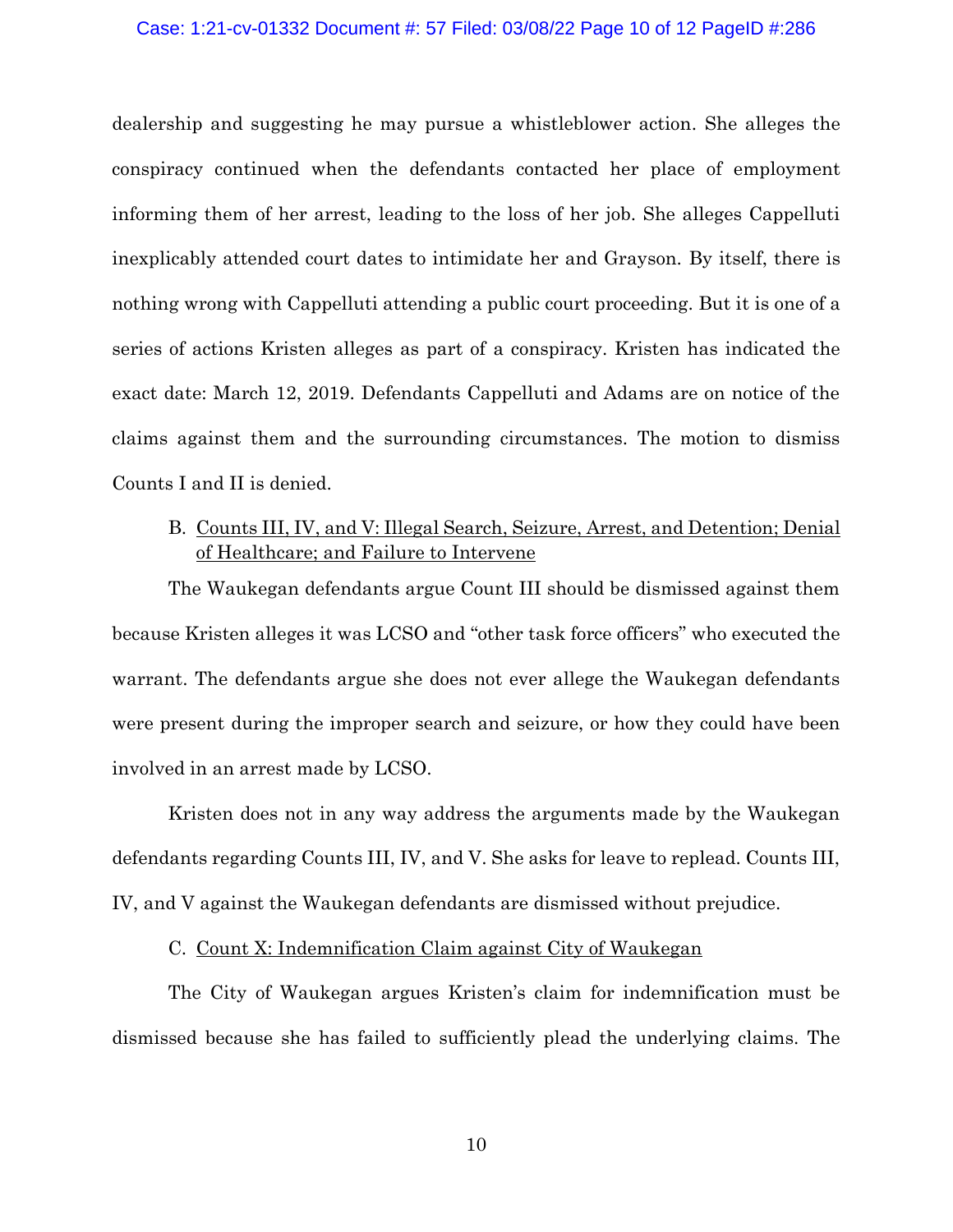Court has denied the motion to dismiss the conspiracy claims, so the indemnification claim survives. The motion to dismiss Count X is denied.

## **III. Defendant Adams's Motion to Dismiss**

Defendant Adams moved to dismiss Counts I and II, arguing in just three sentences that he is not a law enforcement officer and that Kristen has not alleged any facts connecting Adams to the conspiracy. Private individuals can be held liable for conspiracy under Section 1983. *See Brokaw v. Mercer Cty.*, 235 F.3d 1000 (7th Cir. 2000). Kristen has alleged sufficient facts to state a claim against Adams. Adams is an integral part of the agreement Kristen alleges as the basis of her conspiracy claim. The complaint alleges he and Cappulleti, together, formed a plan and conspired to retaliate against and target the Ludovicus family for Grayson's suggestion of a whistleblower action against Adams's dealership. She has sufficiently alleged that Adams formed a conspiracy with law enforcement, and if her allegations survive an evidentiary standard, Adams can be held liable under Section 1983. For these reasons and the reasons outlined in response to the Waukegan defendants' motion to dismiss the conspiracy claims, Adams's motion to dismiss Counts I and II is denied.<sup>5</sup>

<sup>5</sup> Adams also makes vague, conclusory arguments regarding standing and joinder. His motion to dismiss recites the rules for joinder of required parties and he makes a one-sentence argument that Grayson is a required party. He does not argue Kristen lacks standing, but he provides the rule for standing. The Court does not perceive there to be any defect in Kristen's standing because her home was searched, and she was arrested and detained. Insofar as Adams is attempting to persuade the Court Kristen failed to join a necessary party, the Court denies the motion to dismiss on those grounds.